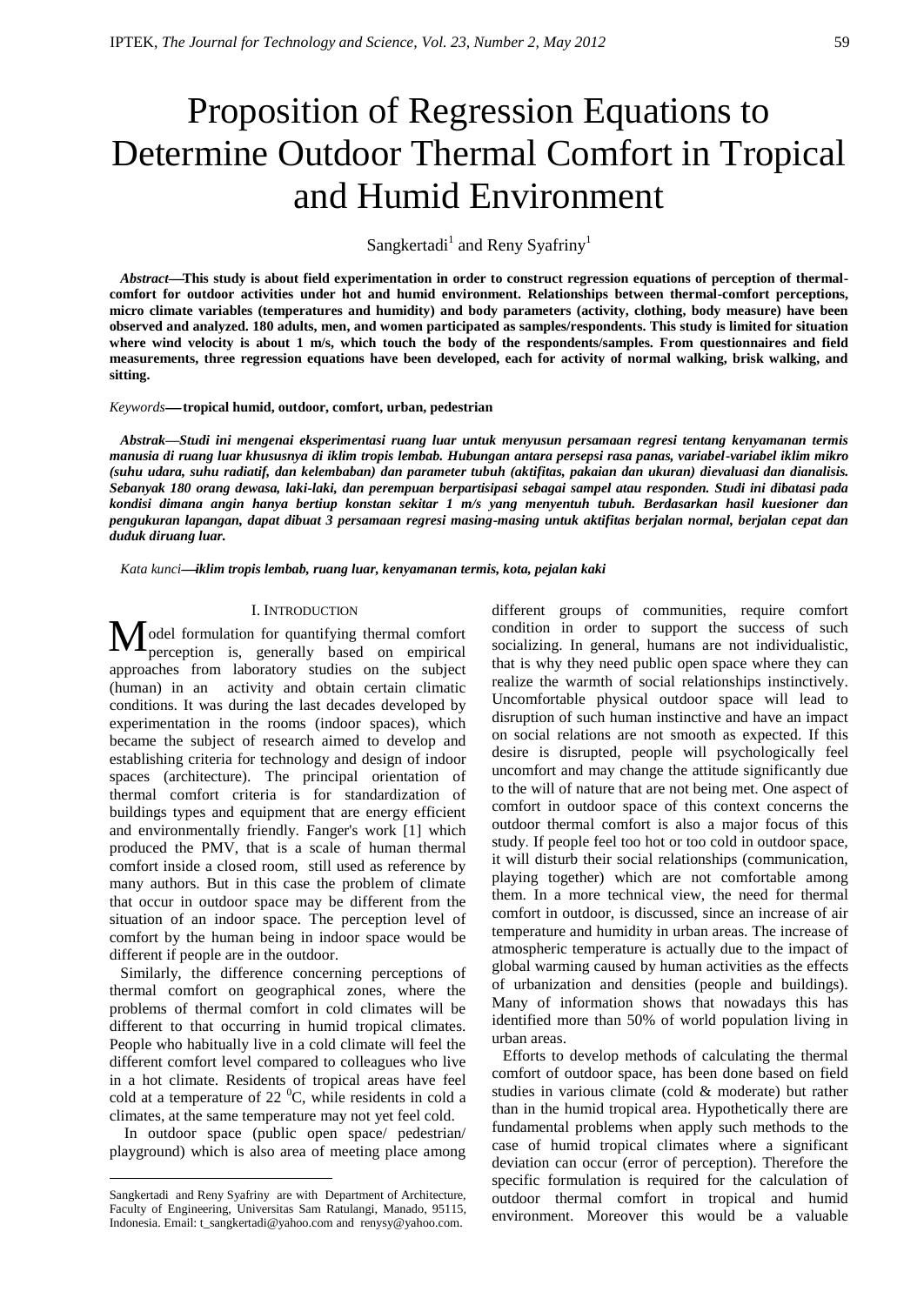contribution for development the theory of landscape, architecture and urban planning for the tropical humid environment.

This study has the aim to formulate the equation of the thermal comfort of pedestrians in outdoor space and in the humid tropical area. The study apply the methods of outdoor experimentation, questionnaires, measurements of the microclimate and statistical analysis. The location of this research is in the city of Manado (01°29' N, 124°51' E), Indonesia.

Research on modeling the thermal comfort calculations for outdoor space, especially in the case of humid tropical climate is still relatively rare, mostly more interested for the cases of indoor spaces. If anything, the model is based on empirical studies of outdoor space in cold and temperate climate areas, which are generally based on field studies in cities in America, Europe, Japan, China, and Australia. Such researches carried out for example by [3-7]. Model of calculation for thermal comfort that be generated through a number of studies by such researchers are not necessarily appropriate to be applied in cases of humid tropical climate, because of the possibility of differences in the perception of comfort by different people in different habitation.

In the field of urban climate, Givoni [8] underlined how urban design may impact on comfort through urban heat island phenomenon. In 1998, Givoni [8] has also showed some regression equation concerning outdoor temperature in urban area which may influence of comfort in outdoor space, unfortunately he has not proposed equation of thermal comfort perception for outdoor at that time. Some of the researchers who focus on outdoor thermal comfort, have proposed regression equations to estimate the scale of outdoor thermal comfort, where the regression is functions of climate variables such are: solar radiation, air temperature, air humidity, wind speed, and radiant temperature, as shown in Table 1. In the table it appears that there is no study of outdoor comfort scale models that are specifically intended for the case of humid tropical climates. Some other researchers have also proposed the temperature index to measure the level of comfort for people who are at particular climatic environment. The temperature index (in  $\mathrm{C}$ ) is known as PET (Physiologically Effective Temperature) which is then used as the standard calculation of the thermal comfort of outdoor space in Germany [9], out\_SET (Outdoor Standard Effective Temperature), and TEP (Effective Temperature Psychologically) by [10]. But again, the temperature index was also obtained through the data from field study conducted in the area where the environment is not humid tropical climates, so it remains to be evaluated for increase its precision when applied on a broader climate situation.

There are fundamental differences concerning method of calculation of the thermal comfort for indoor and outdoor. In outdoor there is a penetration of direct solar radiation which can affect significantly the level of human comfort. Contrary in the closed room, where the radiant temperature (from the internal surfaces: wallceiling-floor) has little difference with indoor air temperature, then the influence of the radiant temperature is not too strong for the thermal comfort level. In outdoor where the radiant temperature from solar radiation (direct or indirect) can sting the surface of human skin so that logically may cause a feel of very uncomfortable for human being (Figure 1). In addition, air velocity in the outside is generally greater than in closed room, thus also affect the positive process of achievement of thermal comfort by convection and sweat evaporation. The people who have a habit to go outside from a closed room to get some fresh air and in order to get more feel comfortable by convective process, is a clear example in this case. People who walk in open space (pedestrian), likely need greater air velocity that can improve the feel of comfort by touching fresh air on the skin surface, particularly in the tropical and humid area. Fatigue due to walking activities, can be balanced by a sense of comfort by touching a fresh wind on the surface of human skin and encourage evaporation of sweat. A field study conducted by Arens E and Ballanti D [11] also found significant effect of wind speed on human comfort for people in walk activities in open space.

It is interesting to know the sensitivity of the models against the variations of the wind and sun's radiation, in which both climatic variables (wind flow and solar radiation from the sun) are believed to be sensitive in influencing perceptions of outdoor comfort. Through a simple numerical simulation, it is found that model Tsp [10] and model TS [12] is the most sensitive to wind speed (Figure 2). However, it is also shown that both Tsp and TS need air velocity 2.7 m/s to get a sense of comfort for people who are in outdoor and working a light activity (1 met), wearing a tropical cloth in approximately 0.7 to 1 clo with air temperature about 28  ${}^{0}C$ . While the three other models are not sensitive to the wind and solar radiation, even by applying a wind speed of 5 m/s, have not been able to give a sense of comfort. Whereas, the wind speed limits that can disturb human at open space, is 5 m/s [11], from the view points of the mechanical movement of the winds that may disturb the movement of human in walking activity). Thus, the Tsp model [10] and the TS [12] will meet this criterion, because with the wind speed 2.7 m/s may give a thermal comfort. However, these results need to be re-evaluated when applied in tropical and humid areas, especially in areas that are fully exposed to direct sunlight.

Responding to the variation of sun's radiation, four models show almost similar sensitivity pattern (Figure 3) which is a non linearity line, except the ASV model. As shown also in the Figure 3, that a solar radiation of about 800 W/m<sup>2</sup>, may cause a hot sensation (scale = 2) to humans in open space under certain tropical climatic (where  $v = 0.5$  m/s; Ta = 28 <sup>0</sup>C; RH = 60%) and with certain body parameters (Activity=1.2 met; clothing  $= 1$ ) Clo). When the solar radiation is set to 175  $W/m^2$ , there are significant differents among such five models. For example, when using the model TS-Cheng [3] may give result a feel of "comfort" (scale = 0) but still feel "slightly hot" (scale  $= 1.4$ ) when apply model C of Fergus Nicol et al. As explained above, that from the five models which are evaluated (Table 1) none of which is based on experimental data obtained by field study in humid tropical climate. Consequently there are some different results when apply numerically for the case of tropical humid climate. It is then considered that the five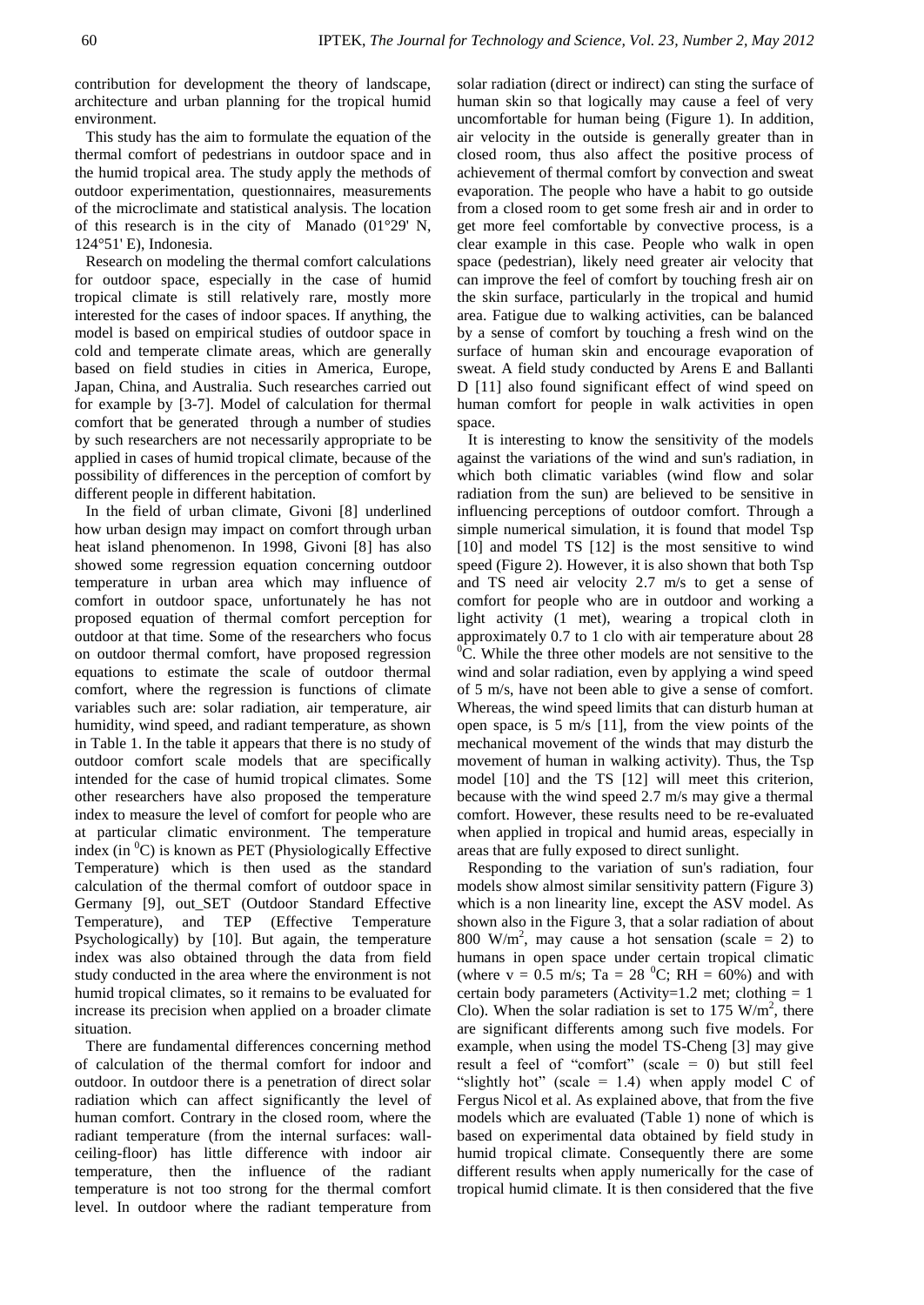models require to be developed or corrected when implemented for humid tropical case.

#### II. METHOD

Research's protocol contains outdoor experiment, measurements and regression analysis. In outdoor experimentation, a treadmill was used as equipment or facility for the samples/ respondents/ subjects in walking activity. As noted that many of experimentations done by other researchers on the field of body thermal response and man biomechanics in moving/walking activity, usually use treadmill as equipment for the tests or examinations. For examples there are very good studies conducted by [2, 13-15] who used treadmill as equipment for modeling the activity of walking or running. Moreover from the study of [6] it is mentioned that the results obtained by treadmill modelling, have very small difference compared to the results by on land experimentation.

180 samples adults participated as respondents/subjects (aged between 17 to 50 years) consisted of 90 men and 90 women. All of them are in good health. Each subject's body was measured (weight and height). They were asked to dress a type of lightweight tropical clothing (0.5 Clo) as many as 90 subjects (45 men and 45 women), and 90 other subjects (45 men and 45 women) wear uniforms office (0.7 Clo).

The subjects were divided into 2 groups according to two types of location, that is in a place under the shade trees (protected from direct sunlight), and at other place where it was fully exposed to direct sunlight. These groups were then divided again into 3 sub groups of activities: normal walking, brisk walking and sitting. Table 2 shows this division of groups as well as respondents distribution.

We asked of their health situation and measured their height and weight before doing activity as sample/subject or respondent. All of the samples walked on treadmill with constant velocity 2.5 km/h that is assumed equivalent to be a speed of normal walking. A standing fan was used to blow a constant air velocity of about 1 m/s that touched directly at the body. The wind speed in this case is limited in the range "given" of 0.9 to 1.2 m/s which is a condition of "still air" or the wind blows enough and feels on the body.

Each respondent has been asked to walk for 2 minutes 5 times, with a pause of about 2 minutes each. After walking for 2 minutes, at a pause time, they asked to fill simple questionnaires concerning their thermal comfort perception and at the same time, measurement of surface skin temperatures, air temperature, humidity, land surface temperature and globe temperature were done. The body skin temperatures that were be measured were on chest, arms, calves, and thighs, in order to obtain the average value. Measurement equipments used were: thermo-hygrometer, anemometer, infrared thermometer, pyranometer and globe thermometer. Period and time of outdoor experimentation was from May to July 2011 at day time (08.00 am to 05.00 pm).

The data obtained from measurement and questionnaires were compiled and analyzed with focusing on the correlation among three groups: the value represent of thermal comfort perception, climate characterictics, and parameters of the human body. Then proceed with regression analysis to obtain the regression equation  $Y = f(x, y)$ , where Y is a number that indicates a sense of thermal comfort, and x is the climate variables (air temperature, mean radiant temperature, relative humidity, air velocity, and solar radiation), y is the parameters and variable of the body (height, weight, skin temperature and dress). Table 3 shows the definition of the thermal response and value of Y.

## III. RESULTS AND DISCUSSION

# *A. Normal Walking*

At pause time, some of respondents already feel the fatigue which can be known from the questionnaires. At that time, then feel of comfort is associated with fatigue, so the data is not valid and have to be eliminated. The objective of this analysis is for the normal situation, where respondents walked normally, so that a sense of comfort is not affected by a sense of fatigue. If all the sample respondents were not feel fatigue within each stage of walking, then it should be able to get 5 (five) votes/answers of questionnaire for each respondent, so we have chance to get as many as  $5x60 = 300$  data votes/answers. However, because there are among respondents were feel fatigue, consequently reduce number of vote/answers, which in this case, the data finally obtained are 197 votes/answers of the respondents who walked normally, where 74 votes were obtained from the case in shaded situation and 123 votes/answers from activity under direct sunlight.

Range of air temperature at outdoor, surrounding the respondents was from 25.6 to 34.6  $^{\circ}$ C, and mean radiant temperature was from 27.9 to 57.2  $^0$ C (Figure 5-8).

Correlational analysis between the variables is to be a concern. The variables are: sense of comfort, air temperature, mean radiant temperature, air humidity, body size and temperature of the skin surface. The results of correlation analysis shown in Table 4, where the "highest" of correlation coefficient is the mean radiant temperature (Trm), ie, with correlation coefficient 0.4094 to the thermal perception value (vote value), which it means a correlation "less strong" between the two variables:Vote and Trm. But at overall, it is mean that Trm (mean radiant temperature) play the most important role as determinant variable, then followed by other variables that correlated "rather weak" ie, Ta (air temperature), and Clo (clothing factor). Other variables those are Adu (body size / area of human skin), v (wind velocity), RH (relative humidity) and Tsk (human skin temperature) do not adequate to influence, even it does not correlate or correlated very low with a level of comfort, where the coefficient of correlation to comfort level (vote), is relatively very small (Table 4).

Based on characterization of the correlation coefficients, we may justify that the regression equation may contains input variables of certain outdoor climate: Ta, Trm, and RH. The parameters are represents of the body: Adu and clothing type. The regression equation obtained is as follows:

$$
Y_{(NormalWallking)} = -0.61369 + 0.479A_{du} + 0.1143T_a + 0.0376T_{rm} + 0.2541RH + 1.6793clo (R=0.56)
$$
 (1)

Then a comparison between the results of calculations using regression equations  $Y_{NORMALWALKING}$  to the results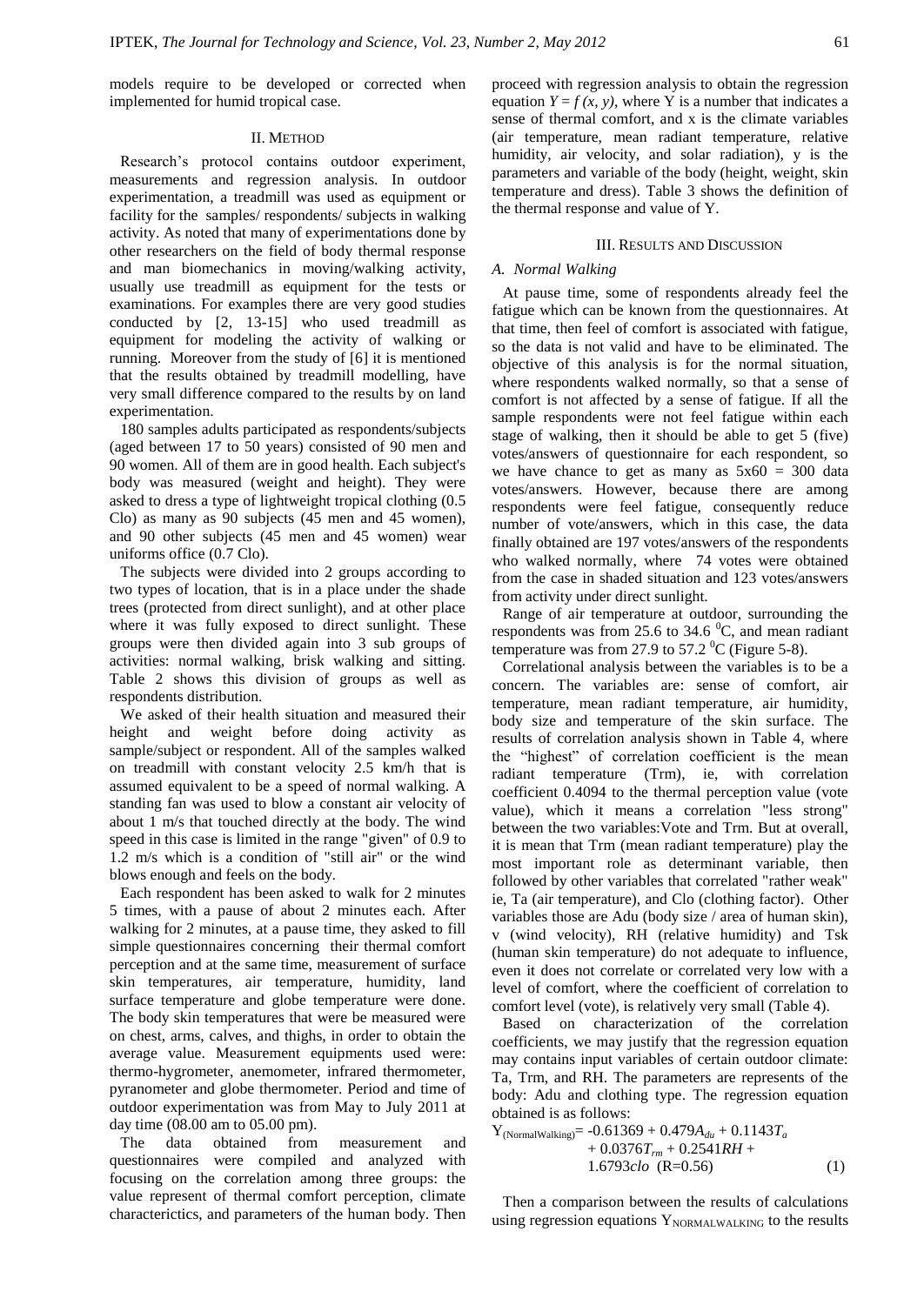from questionnaire was done, which is shown by Figure 9. It appears that the results by calculation are not far from the results of the questionnaire. However, if the results from the calculation are rounded or normalized, as in the questionnaire  $(-1,0,1,2,3)$ , which is without decimal, then the outputs from regression calculation are more close to the results from questionnare. This needs to be carried out, given the response on "a comfort level" always valued "rounded", not "decimal", so that the calculation results using the regression equation should be rounded. So if  $Y_{\text{NormalWalking}} = 0.21$ , it is necessary to be normalized become  $Y_{\text{Normalwalking}} = 0$ , that is mean "feel comfortable". If the calculation of  $Y_{\text{NormalWalking}} =$ 0.57, it is necessary normalized become  $Y_{\text{NormalWalking}} = 1$ , that is "feel a slightly hot", so and so. So by way of normalized the calculation results from  $Y_{\text{Normalwalking}}$ when compared with the results of the questionnaire, there is no wide difference, as shown in Figure 10. Table 5 shows that there are differences and similarities between the results of questionnaires and by regression equation. The percentage comparison of the different results of calculations and the questionnare only achieve 39.09%, whereas the percentage of the similar results may reach 60.91% of the total 197 votes which were processed from 60 respondents. So as obtaining the same results (between calculation and vote) with percentage of greater than 50%, it can be said that the regression equation of  $Y_{\text{NormalWalking}}$  is a quite good. Furthermore Table 5, also described the comparison between the results of the regression and the references, and confronted to the results from questionnaire.

From the calculating results by using the reference formulas (Tsp, TS, and ASV), with entering the value from measurements, it is found that the regression equation Tsp by [16] is the most closely to the results from questionnaire of our study, with the difference percentage is 46.94% and percentage of similarity is 53.06%. But in general the results of calculations by using the formulas from references (Tsp, TS, and ASV), are different from the results obtained by the regression equations which is developed in this study. Tsp equation is, indeed close to  $Y_{\text{NormalWaltung}}$ , due to the similarity of the base climate situation, where Tsp was developed from the results of field studies in sub-tropical climate that is not have a big difference with tropical humid climate. In contrast to other regression equations such as ASV, C, and TS, that showed a significantly different situation where the equations were developed based on the studies in locations where are not in tropical or sub tropical climate. Even the equations of C and TS that were developed and based from the researches in a cold environment, show very widely difference if compared to the results from questionnaire of this study (Table 5). 1. Brisk Walking

In the case of activity brisk walking with a speed of 5 km/h on a treadmill, there were 20 samples/respondents which walked under shading of trees and 40 samples/respondents which walked exposed to the direct sunlight. At the time of filling out the questionnaire after walking 2 minutes umpteenth time, some of respondents feel of fatigue/tired. At that time, the feel of uncomfortable has been associated with fatigue, so that the data have to be eliminated, because this is invalid data. It is underlined that the study is focused for the

people in normal condition without any feel of fatigue. If all the samples/respondents were not tired in each stage of activity, it would be able to get 5 (five) votes/answers of the questionnaire from each sample, we have chance to get as many as  $5 \times 60 = 300$  data votes/answers. Consequently because of the respondents who got fatigue, lead to a reduced number of data votes/answers, which in this case, in the end, the data obtained only 213 votes/answers from the samples/respondents who walked speedy, consists of 73 votes from the samples who walked in a shaded area and 140 votes from the respondents who walked under the direct sunlight. The results of correlational analysis shown in Table 6, where the "highest" correlation coefficient is between the vote (comfort level) and the mean radiant temperature (Trm), ie, with correlation coefficient 0.403, which it means a correlation "less strong" between the two variables. If Trm will be used as inputs in the regression equation, then the variable Trm (mean radiant temperature) play the most important role as determinant variable in the equation, followed by another variable that correlated "rather weak" that is RH (relative humidity). Other variables those are: Adu (body size/area of human skin), v (wind velocity), and clo (clothing) do not adequate to influence, even it does not correlate or correlated very low with a level of comfort, where the coefficient of correlation to comfort level (vote), is relatively very small (Table 6).

In this case the range of air temperature at surrounding the body of respondents was from  $25.8$  to  $33.1 \text{ }^0C$ , and mean radiant temperature was from 28.1 to  $56.1 \text{ °C}$ .

Based on the data from questionnaire, correlational analysis and climate measurement, regression equation for the case of brisk walking can be formulated as follows:

 $Y(r_{BriskWalking}) = -2.8627 + 0.052T_a + 0.0334T_{rm}$ 

 $+ 12349 \, RH + 0.0544A_{du}$  (R=0.42) (2) The regression equation with  $R = 0.42$ , where is normally not good, but it is the best result in this case.

2. Sitting

In the case of sitting activity under shaded trees and not shaded while doing relax such as reading books, telling stories, etc performed by the 20 samples that were shaded under the trees and the 40 samples that are not shaded or their activities was under direct sunlight. There are only two people at the last minute were feeling tired so that their vote results can not be used. Thus, from the possibility of 300 answers, then have to be reduced become 298 answers that can be used as input to build a regression equation.

As it has been done in the previous stage, significance analysis through correlation analysis was conducted. The results lead us to justify that there are variables determinant of thermal comfort perception. It was obtained that the variables which have the biggest correlation coefficient is the "Trm" with a relatively strong correlation 0.68, and Ta with correlation coefficient of 0.48, which belong rather low (Table 7). However, Ta which is theoretically influential, should to be included in the equation to strengthen the R value.

From data questionnaire and climate measurement, regression equation for the case of sitting can be formulated as follows: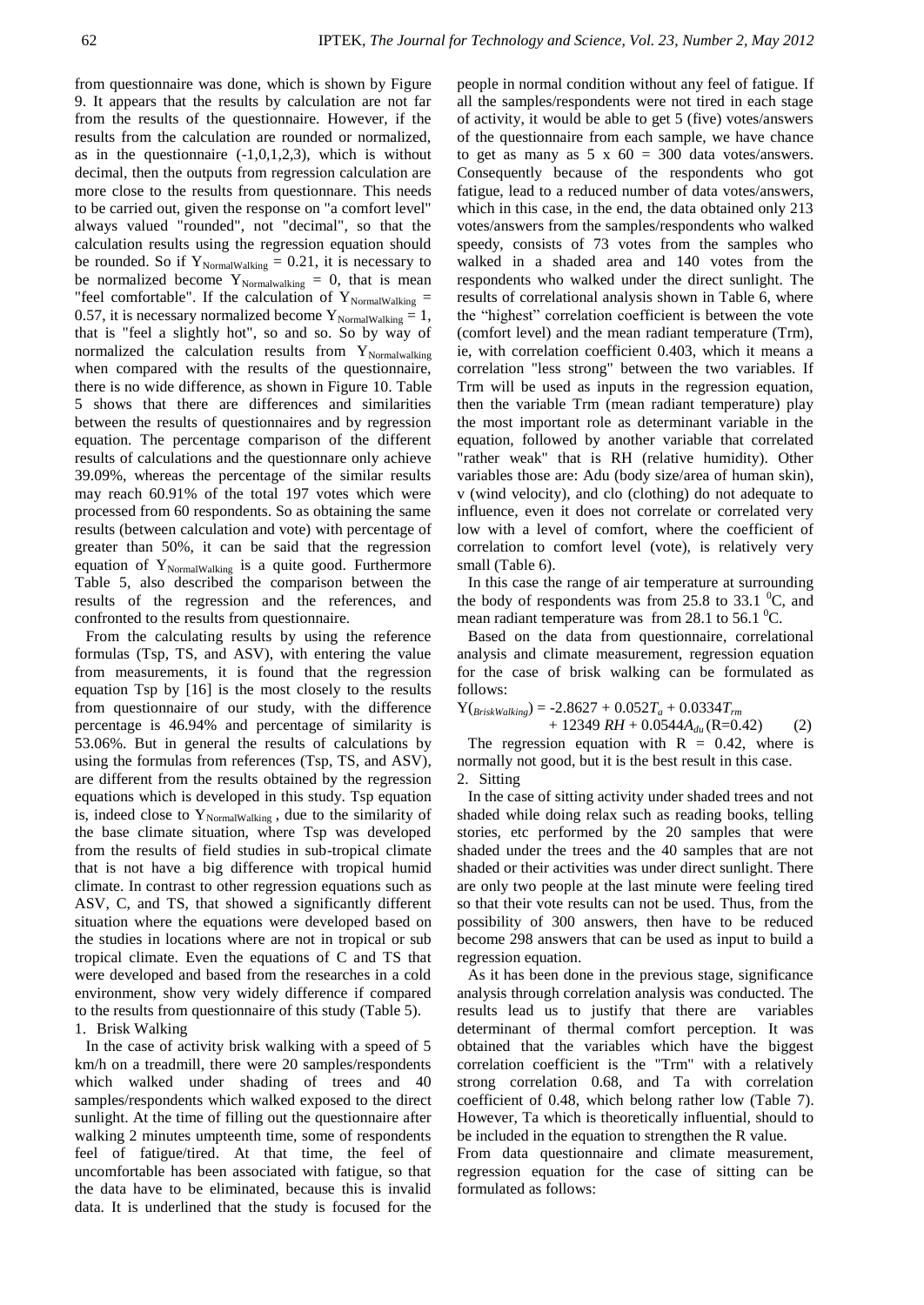$$
Y_{(Stiting)} = -9.1878 + 0.2135T_a + 0.0544T_{rm}+ 1.8304 RH (R=0.76)
$$
 (3)

#### IV. CONCLUSION

The conclusions from the results of this study in principles are : (1) It has successfully formulated three regression equations of thermal comfort in outdoor space for people with activities of normal walking, sitting and brisk walking, limited for conditions where the wind blows with constant speed of about  $+ 1$  m/s. (2) There are significant differences between the characteristics of the regression equations of outdoor thermal comfort for various activities as well as different climates.

Significant difference between the results of the regression equation  $Y_{\text{NormalWalking}}$  with other references (Tsp, TS, C, and ASV) shows evidence of the hypothesis, where the calculation of outdoor comfort scale by the formulations that derived from the field studies in a climate not tropical humid, may not be used for situations in humid tropical climates. The regression equation, Y<sub>NormalWalking</sub> that is developed from outdoor experimentation in humid tropical climate is most suitable for humid tropical climate situation with special case for pedestrian that got a touch of wind about 1 m/s, dressed tropical clothing (0.5 to 0.7 Clo), whether shaded under trees or fully exposed to open-sky.  $Y_{\text{Stiting}}$ , is the best regression equation which were found by this study with  $R=0.76$ . This is then a good recommendation for use in tropical humid area for people in sitting with moderate activity, and touched by wind blow about 1 m/s.

Contrary,  $Y_{BriskWalking}$  with R=0.42 is not a good regression equation. This equation may cause deviation when applied in a real situation.

Suggestion from this research is that the regression equations should also be developed by adding more variables values concerning of wind speed and type of clothing, in order to obtain more valid equations with greater value of regression coefficient.

### ACKNOWLEDGEMENT

Gratitude and appreciation addressed to the Directorate of Research and Community Service (DP2M), Directorate General of Higher Education, Ministry of National Education of The Republic of Indonesia, for The Fundamental Research grant funding in 2011 and 2012 which produced this paper.



Figure 1. Sensitivity the models to wind velocity Figure 2. Sensitivity the models to solar radiation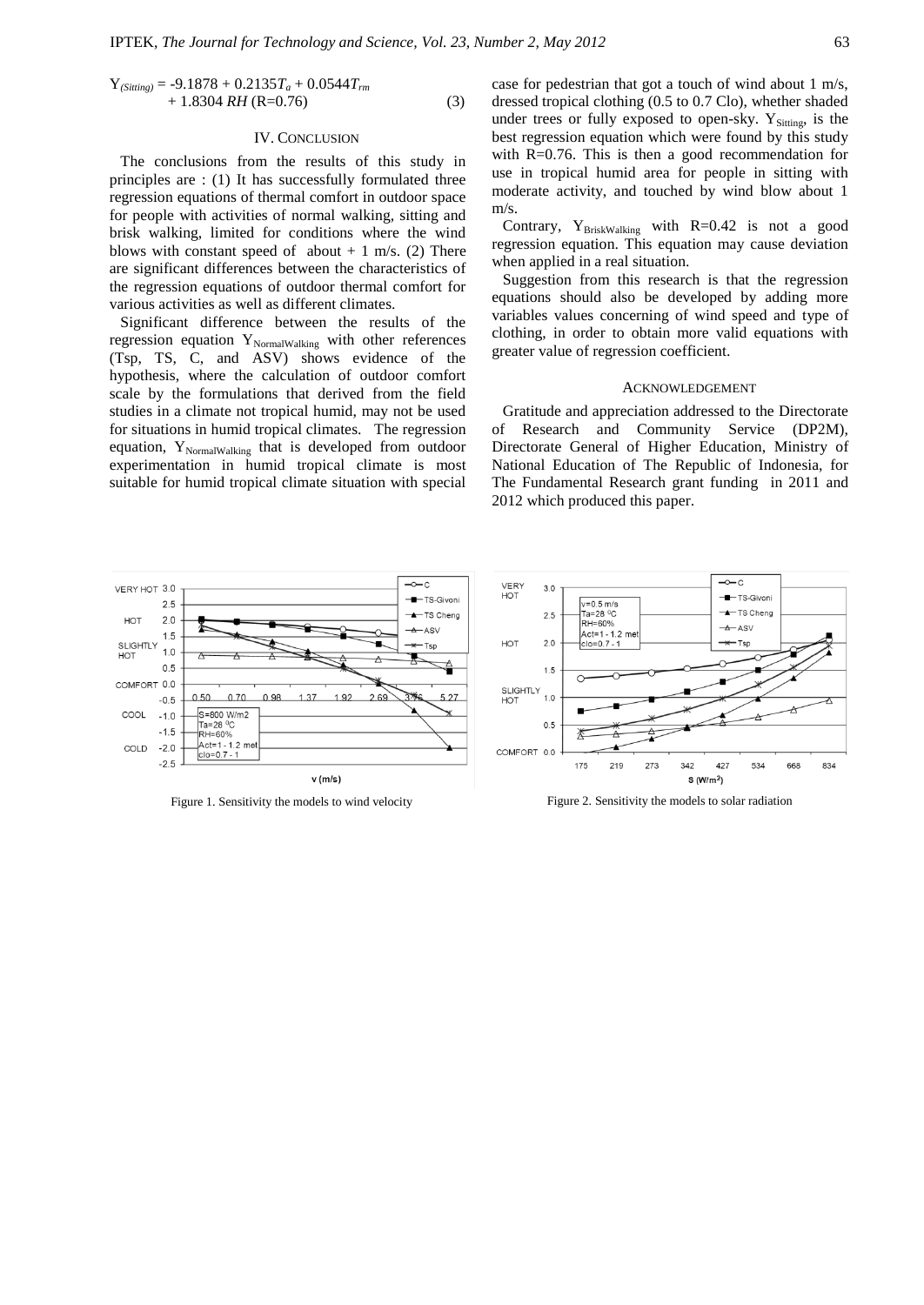

Figure 3. Outdoor experimentation and equipments for measurement



Figure 5. Distribution of air temperature measurement for each sample (Normal Walking shaded)



Normal Walking Unshaded

Figure 7. Distribution of air temperature measurement for each sample







Number of Respondents/Samples

Figure 8. Distribution of mean radiant temperature for each sample (Normal Walking unshaded)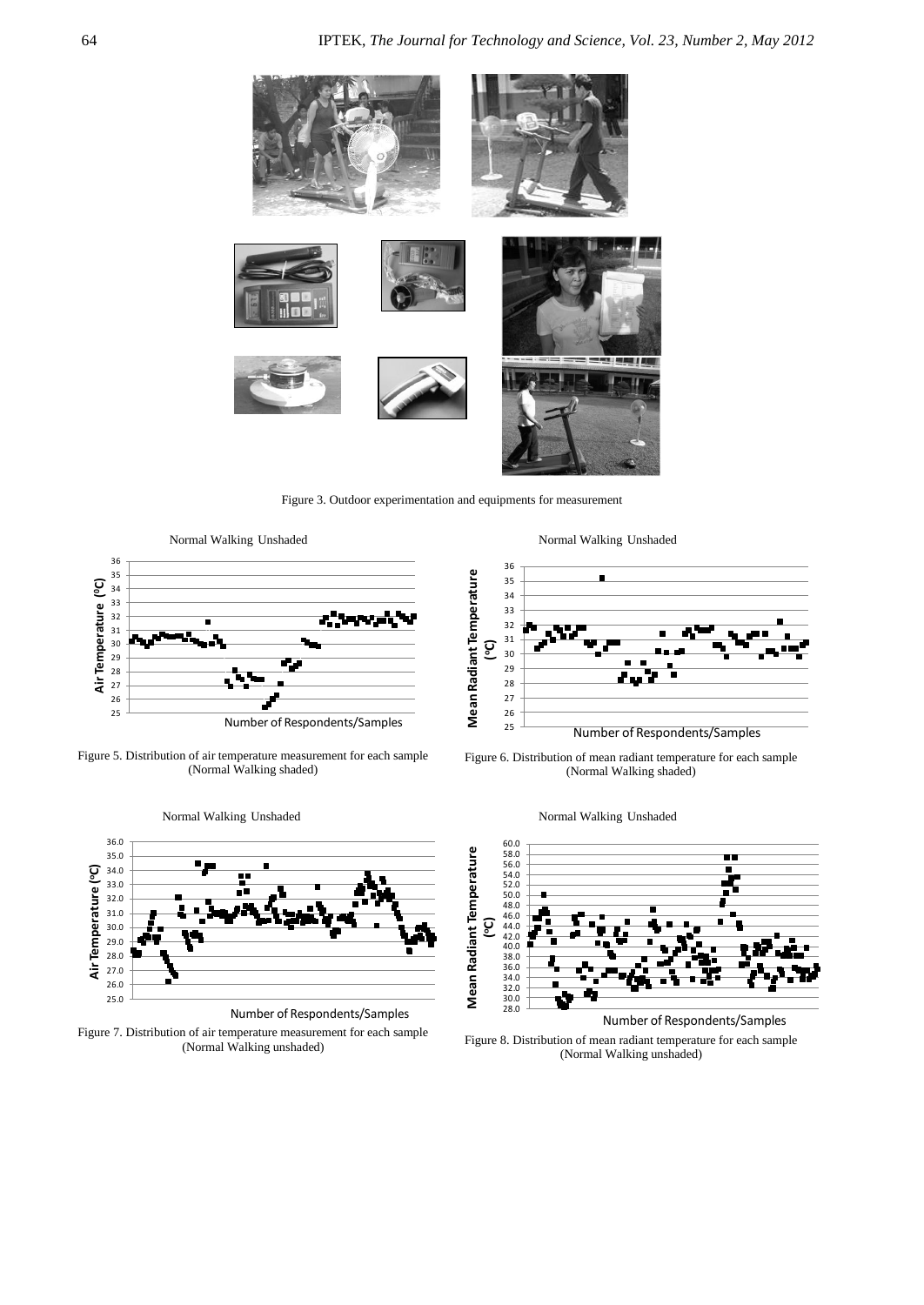





|                                                                                                                     |                                                        |                                            |                       |                    |              |                 |                                    |                           |                                           | STUDIES ON REGRESSION EQUATION OF OUTDOOR THERMAL COMFORT BY SEVERAL RESEARCHERS |                 |                                                                                   |
|---------------------------------------------------------------------------------------------------------------------|--------------------------------------------------------|--------------------------------------------|-----------------------|--------------------|--------------|-----------------|------------------------------------|---------------------------|-------------------------------------------|----------------------------------------------------------------------------------|-----------------|-----------------------------------------------------------------------------------|
|                                                                                                                     |                                                        | Climate variable of regression<br>equation |                       |                    |              |                 |                                    |                           |                                           |                                                                                  |                 |                                                                                   |
| <b>Authors</b>                                                                                                      | Name of<br>index/scale<br>of<br>regression<br>equation | Air Temp.                                  | Mean Radiant<br>Temp. | radiation<br>Solar | Air humidity | velocity<br>Air | Clothing<br>$\left($ clo $\right)$ | Activity                  | Num.<br>$\alpha$ f<br>samples<br>(people) | Location<br>of<br>study                                                          | climate<br>type | Outdoor<br>type                                                                   |
| Monteiro L M<br>and Alucci M P.<br>2009                                                                             | Tsp, TEP                                               | V                                          | $\sqrt{}$             |                    | $\sqrt{}$    | $\sqrt{ }$      | $0.3 - 1.2$                        | Walking<br>and<br>sealing | 150                                       | Sao<br>Paulo                                                                     | Sub<br>tropical | Open sky,<br>shaded<br>under trees.<br>shaded<br>under<br>transparanc<br>e sheets |
| Nikolopoulou M,<br>Lykoudis S.<br>Kikra M, 2003                                                                     | <b>ASV</b>                                             | $\sqrt{ }$                                 |                       | $\sqrt{}$          | $\sqrt{}$    | $\sqrt{ }$      | $0.7 - 1.5$                        | Walking<br>and<br>selaing | 1500                                      | Athena                                                                           | Moderate        | Not.<br>specified                                                                 |
| Cheng V, Ng<br>Edward, 2008                                                                                         | <b>TS</b>                                              | $\sqrt{}$                                  |                       | $\sqrt{}$          | $\sqrt{}$    | $\sqrt{ }$      | 0.6                                | sealing                   | 2700                                      | Hongkong                                                                         | Sub<br>tropical | Open sky,<br>shaded                                                               |
| Givoni, B. and M.<br>Noguchi, 2000                                                                                  | <b>TS</b>                                              | $\sqrt{ }$                                 | $\sqrt{}$             | $\sqrt{}$          | $\sqrt{}$    | $\sqrt{ }$      | $0.7 - 1.2$                        | Walking<br>and<br>sealing | 6                                         | Yokohama                                                                         | Cold            | Open sky,<br>shaded                                                               |
| Fergus Nicol,<br>Elisabeth Wilson,<br>Anja Ueberjahn-<br>Trita, Levon<br>Nanayakkara, and<br>Maria Kessler,<br>2006 | $\mathbf C$                                            | $\sqrt{ }$                                 |                       | $\sqrt{}$          |              | $\sqrt{ }$      | $1.2 - 1.7$                        | Walking<br>and<br>sealing | 485                                       | Mancheste<br>r and<br>Lewes                                                      | Cold            | Open sky,<br>shaded                                                               |

TABLE 1.

ASV=Actual Sensation Vote, Tsp=Thermal Sensation Perception; TS=Thermal Sensation; C=Comfort perception

 $T_{sp}$  = -3.557 + 0.0632t<sub>a</sub> + 0.0677t<sub>mr</sub> + 0.0105RH – 0.304 V  $ASV = 0.049t_a + 0.001S - 0.051v + 0.014RH - 2.079$ TS (Cheng, Ng)  $= 0.1895t_a - 0.7754v + 0.0028S + 0.1953h - 8.23$ <br>C  $= 1.761 + 0.132t_a + 0.00108S - 0.432v^{0.5}$ C =  $1.761 + 0.132t_a + 0.00108S - 0.432v^{0.5}$ <br>TS (Givoni, Noguchi) =  $1.7 + 0.1118t_a + 0.0019S - 0.322v - 0.045t$  $= 1.7 + 0.1118t_a + 0.0019S - 0.322v - 0.0073RH + 0.0054t_s$  $t_a$  = Air temperature (°C)<br>  $t_{mr}$  = Mean radiant temperature (°C)<br>
= Solar radiation (W/m  $=$  Mean radiant temperature ( $^{\circ}$ C)  $S =$ Solar radiation (W/m<sup>2</sup>) RH = Relative humidity of air (%)<br>  $V = Air velocity (m/s)$ v  $=$  Air velocity (m/s)<br>  $=$  Absolute humidity  $=$  Absolute humidity of air (g/kg)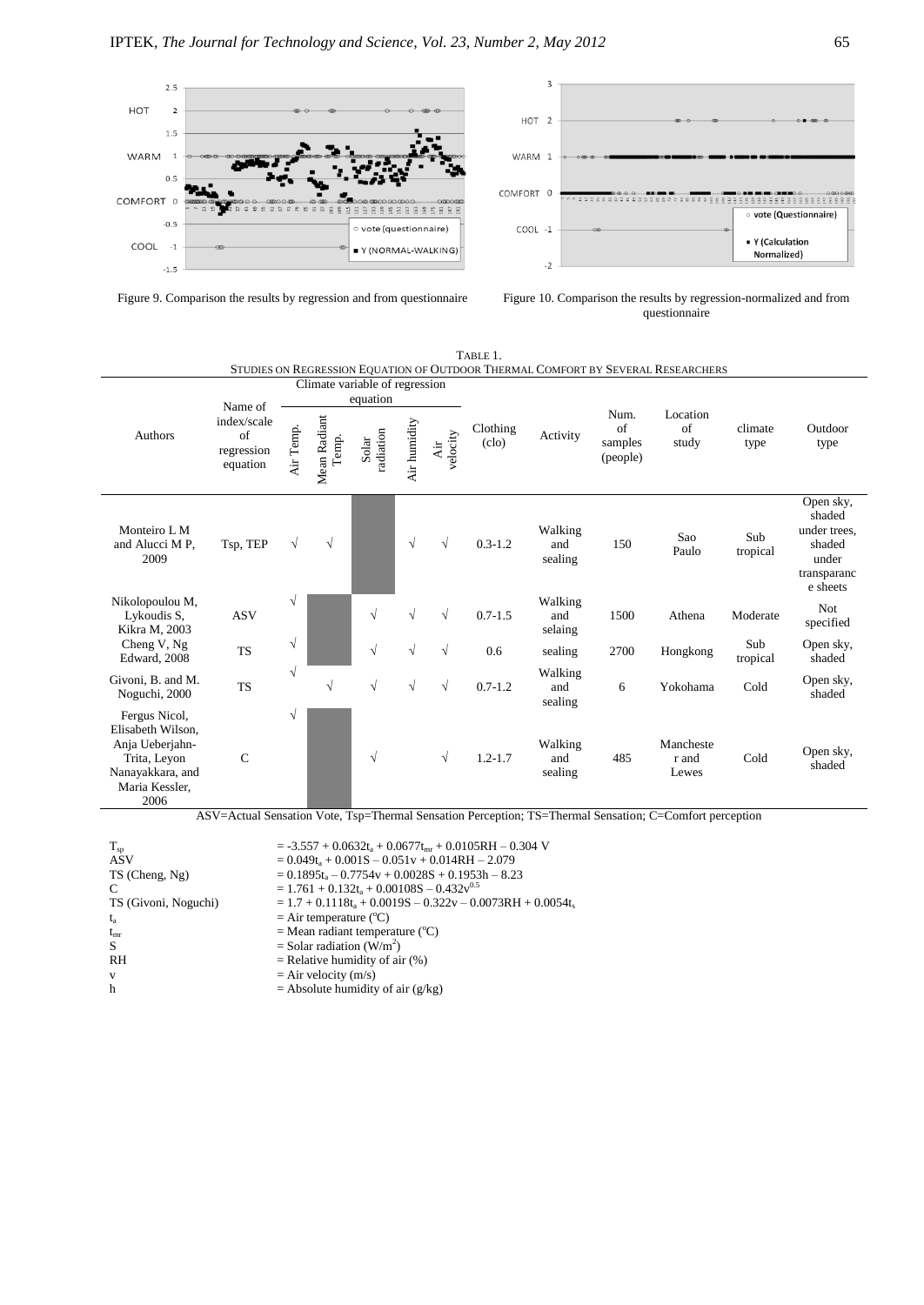|                      |      | TABLE 2.<br><b>SAMPLES/ RESPONDENTS DISTRIBUTION</b> |      |           |
|----------------------|------|------------------------------------------------------|------|-----------|
| Activity             |      | clothing                                             |      | clothing  |
|                      |      | $0.5$ clo                                            |      | $0.7$ clo |
|                      | Male | Female                                               | Male | Female    |
| Normal Walking       | 10   | 10                                                   | 10   | 10        |
| under open sky       |      |                                                      |      |           |
| Normal Walking       | 5    | 5                                                    | 5    | 5         |
| under shaded         |      |                                                      |      |           |
| tree                 |      |                                                      |      |           |
| <b>Brisk Walking</b> | 10   | 10                                                   | 10   | 10        |
| under open sky       |      |                                                      |      |           |
| <b>Brisk Walking</b> | 5    | 5                                                    | 5    | 5         |
| under shaded         |      |                                                      |      |           |
| tree                 |      |                                                      |      |           |
| Sitting under        | 10   | 10                                                   | 10   | 10        |
| open sky             |      |                                                      |      |           |
| Sitting under        | 5    | 5                                                    | 5    | 5         |
| shaded tree          |      |                                                      |      |           |

| ×<br>×<br>٧ |  |
|-------------|--|
|-------------|--|

|    | <b>DEFINITION OF Y</b>            |
|----|-----------------------------------|
| Y  | <b>Thermal Comfort Perception</b> |
| -1 | Cool                              |
| 0  | Comfort/Neutral                   |
|    | Warm / Slightly hot               |
|    | Hot                               |
|    | Very Hot                          |
|    |                                   |

|                 |         |                    |           | TABLE 4.  |           |        |                                                                   |     |
|-----------------|---------|--------------------|-----------|-----------|-----------|--------|-------------------------------------------------------------------|-----|
|                 |         |                    |           |           |           |        | CORRELATION COEFFICIENTS BETWEEN VARIABLES (CASE: NORMAL WALKING) |     |
|                 | Vote    | Adu                | Тa        | Trm       | RH        | v      | Clo                                                               | Tsk |
| Vote            |         |                    |           |           |           |        |                                                                   |     |
| Adu             | 0.1028  |                    |           |           |           |        |                                                                   |     |
| Ta              | 0.2953  | $-0.2547$          |           |           |           |        |                                                                   |     |
| Trm             | 0.4094  | $-0.0515$          | 0.1708    |           |           |        |                                                                   |     |
| RH              | $-0.01$ | 0.3941             | $-0.6263$ | 0.0307    |           |        |                                                                   |     |
| V               | $-.001$ | 0.0447             | 0.2295    | $-0.1827$ | $-0.2675$ |        |                                                                   |     |
| C1 <sub>0</sub> | 0.2876  | 0.3217             | $10^{-4}$ | $-0.0194$ | 0.3216    | 0.2489 |                                                                   |     |
| Tsk             | 0.0968  | $8 \times 10^{-5}$ | 0.2303    | 0.3172    | $-0.207$  | 0.0108 | $-0.0216$                                                         |     |

|                                                               |      |                                                                                  | TABLE <sub>.5</sub><br><b>COMPARISON OF THE RESULTS</b> |                                 |                               |  |
|---------------------------------------------------------------|------|----------------------------------------------------------------------------------|---------------------------------------------------------|---------------------------------|-------------------------------|--|
| Regression equation<br>and other fomulation<br>for comparison | R    | Percentage of<br>results from<br>calculation<br>compared to the<br>questionnaire |                                                         | Nature of<br>climate as<br>case | Activity                      |  |
|                                                               |      | <b>Different</b><br>Results                                                      | Same<br>Results                                         |                                 |                               |  |
| ${\rm Y}_{\rm Normal\;Walking}$                               | 0.56 | 39.09%                                                                           | 60.91%                                                  | Tropical<br>humid               | Normal Walking                |  |
| Tsp<br>(Monteiro & Alucci,<br>2009)                           |      | 46.94%                                                                           | 53.06%                                                  | Sub<br>Tropical                 | Normal Walking &<br>Sitting   |  |
| ASV (Nikolopoulou, et<br>al, 2003)                            |      | 47.72%                                                                           | 52.28%                                                  | Moderate                        | Normal Walking &<br>Sitting   |  |
| <b>TS</b><br>(Givoni &<br>Noguchi, 2000)                      |      | 94.92%                                                                           | 5.08%                                                   | Cold                            | Normal Walking &<br>Sitting   |  |
| $\mathsf{C}$<br>(Fergus Nicol et al.<br>2006)                 |      | 100%                                                                             | $0.00\%$                                                | Cold                            | Normal Walking $&$<br>Sitting |  |

| TABLE 6.                                          |
|---------------------------------------------------|
| <b>CORRELATION COEFFICIENTS BETWEEN VARIABLES</b> |
| (CASE: BRISK WALKING)                             |

|                 | (CASE: BRISK WALKING) |          |          |       |          |          |   |  |  |  |
|-----------------|-----------------------|----------|----------|-------|----------|----------|---|--|--|--|
|                 | Vote                  | Ta       | Trm      | HR    | Adu      | Clo      | v |  |  |  |
| Vote            |                       |          |          |       |          |          |   |  |  |  |
| Ta              | $-0.072$              |          |          |       |          |          |   |  |  |  |
| Trm             | 0.403                 | $-0.203$ |          |       |          |          |   |  |  |  |
| <b>HR</b>       | 0.169                 | $-0.578$ | 0.239    |       |          |          |   |  |  |  |
| Adu             | $-0.016$              | 0.097    | $-0.012$ | 0.152 |          |          |   |  |  |  |
| C1 <sub>0</sub> | $-.040$               | 0.238    | 0.112    | 0.505 | 0.269    |          |   |  |  |  |
| v               | 0.021                 | 0.026    | 0.105    | 0.027 | $-0.078$ | $-0.007$ |   |  |  |  |
|                 |                       |          |          |       |          |          |   |  |  |  |

j.